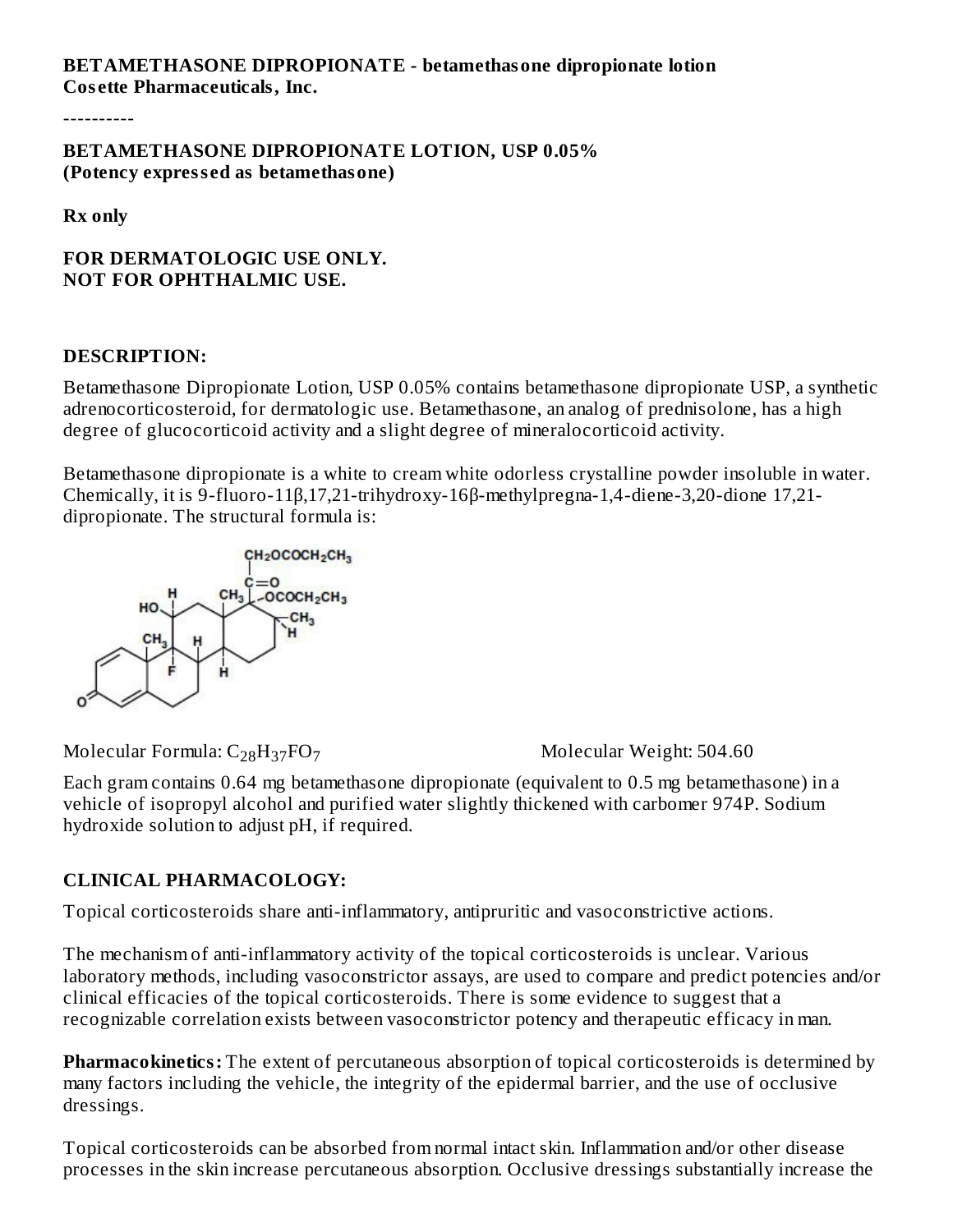percutaneous absorption of topical corticosteroids (See **DOSAGE AND ADMINISTRATION**).

Once absorbed through the skin, topical corticosteroids are handled through pharmacokinetic pathways similar to systemically administered corticosteroids. Corticosteroids are bound to plasma proteins in varying degrees. Corticosteroids are metabolized primarily in the liver and are then excreted by the kidneys. Some of the topical corticosteroids and their metabolites are also excreted into the bile.

## **INDICATIONS AND USAGE:**

Topical corticosteroids are indicated for the relief of the inflammatory and pruritic manifestations of corticosteroid-responsive dermatoses.

## **CONTRAINDICATIONS:**

Topical corticosteroids are contraindicated in those patients with a history of hypersensitivity to any of the components of the preparation.

## **PRECAUTIONS:**

**General:** Systemic absorption of topical corticosteroids has produced reversible hypothalamicpituitary-adrenal (HPA) axis suppression, manifestations of Cushing's syndrome, hyperglycemia, and glucosuria in some patients.

Conditions which augment systemic absorption include the application of the more potent steroids, use over large surface areas, prolonged use, and the addition of occlusive dressings (See **DOSAGE AND ADMINISTRATION**).

Therefore, patients receiving a large dose of a potent topical steroid applied to a large surface area should be evaluated periodically for evidence of HPA axis suppression by using the urinary free cortisol and ACTH stimulation tests. If HPA axis suppression is noted, an attempt should be made to withdraw the drug, to reduce the frequency of application, or to substitute a less potent steroid.

Recovery of HPA axis function is generally prompt and complete upon discontinuation of the drug. Infrequently, signs and symptoms of steroid withdrawal may occur, requiring supplemental systemic corticosteroids.

Children may absorb proportionally larger amounts of topical corticosteroids and thus be more susceptible to systemic toxicity (See **PRECAUTIONS—Pediatric Us e**). If irritation develops, topical corticosteroids should be discontinued and appropriate therapy instituted.

In the presence of dermatological infections, the use of an appropriate antifungal or antibacterial agent should be instituted. If a favorable response does not occur promptly, the corticosteroid should be discontinued until the infection has been adequately controlled.

**Information for Patients:** Patients using topical corticosteroids should receive the following information and instructions:

1. This medication is to be used as directed by the physician. It is for external use only. Avoid contact with the eyes.

2. Patients should be advised not to use this medication for any disorder other than that for which it was prescribed.

3. The treated skin area should not be bandaged or otherwise covered or wrapped as to be occlusive.

4. Patients should report any signs of local adverse reactions.

5. Parents of pediatric patients should be advised not to use tight-fitting diapers or plastic pants on a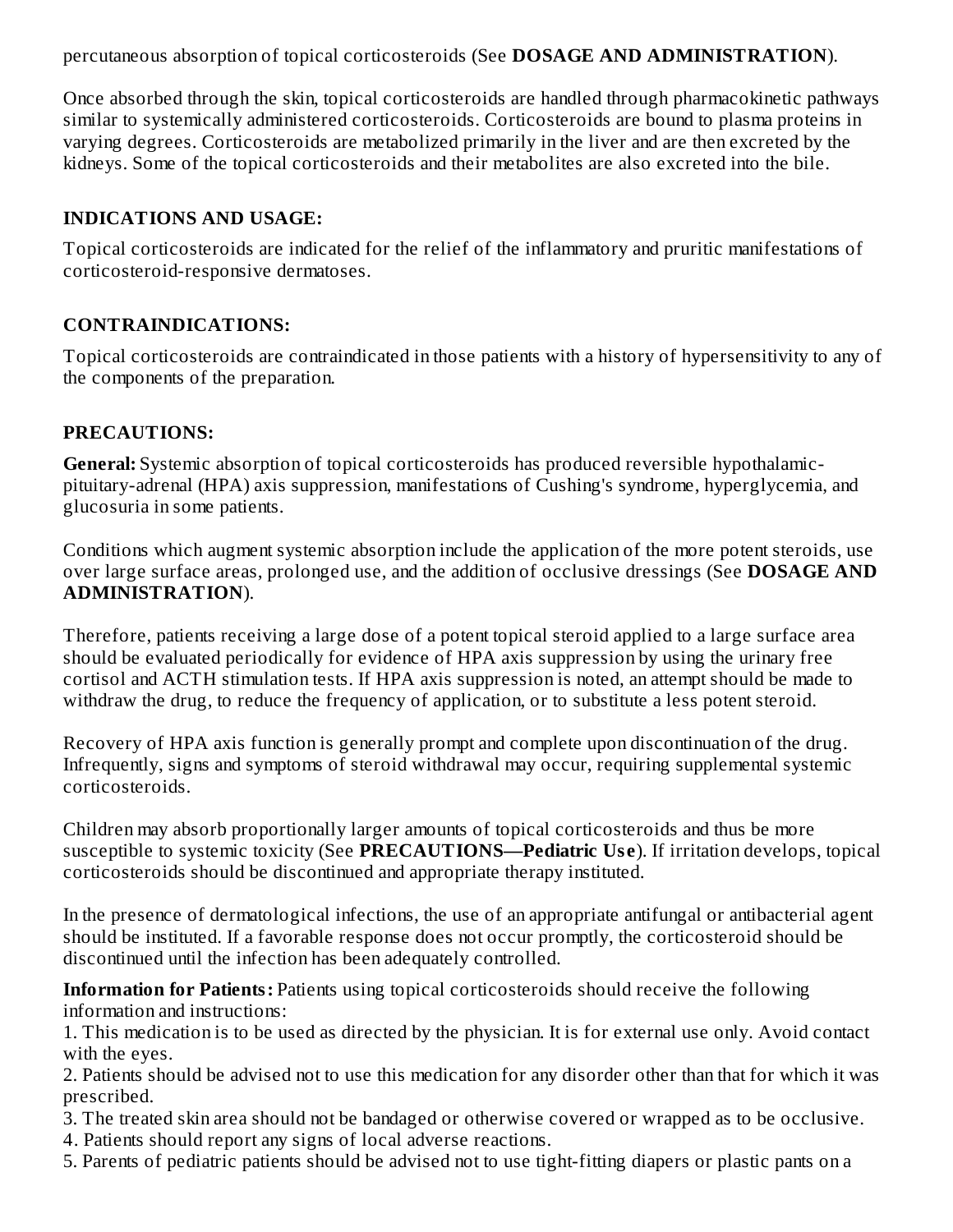child being treated in the diaper area, as these garments may constitute occlusive dressings (See DOSAGE AND ADMINISTRATION).

**Laboratory tests:** The following tests may be helpful in evaluating the HPA axis suppression:

Urinary free cortisol test ACTH stimulation test

**Carcinogenesis, Mutagenesis and Impairment of Fertility:** Long-term animal studies have not been performed to evaluate the carcinogenic potential or the effect on fertility of topical corticosteroids.

Studies to determine mutagenicity with prednisolone and hydrocortisone have revealed negative results.

**Pregnancy Category C:** Corticosteroids are generally teratogenic in laboratory animals when administered systemically at relatively low dosage levels. The more potent corticosteroids have been shown to be teratogenic after dermal application in laboratory animals. There are no adequate and wellcontrolled studies in pregnant women on teratogenic effects from topically applied corticosteroids. Therefore, topical corticosteroids should be used during pregnancy only if the potential benefit justifies the potential risk to the fetus. Drugs of this class should not be used extensively on pregnant patients, in large amounts, or for prolonged periods of time.

**Nursing Mothers:** It is not known whether topical administration of corticosteroids could result in sufficient systemic absorption to produce detectable quantities in breast milk. Systemically administered corticosteroids are secreted into breast milk in quantities **not** likely to have a deleterious effect on the infant. Nevertheless, caution should be exercised when topical corticosteroids are administered to a nursing woman.

## **Pediatric Us e: Pediatric patients may demonstrate greater sus ceptibility to topical corticosteroidinduced HPA axis suppression and Cushing's syndrome than mature patients becaus e of a larger skin surface area to body weight ratio.**

Hypothalamic-pituitary-adrenal (HPA) axis suppression, Cushing's syndrome, and intracranial hypertension have been reported in children receiving topical corticosteroids. Manifestations of adrenal suppression in children include linear growth retardation, delayed weight gain, low plasma cortisol levels, and absence of response to ACTH stimulation. Manifestations of intracranial hypertension include bulging fontanelles, headaches, and bilateral papilledema.

Administration of topical corticosteroids to pediatric patients should be limited to the least amount compatible with an effective therapeutic regimen. Chronic corticosteroid therapy may interfere with the growth and development of children.

# **ADVERSE REACTIONS:**

The following local adverse reactions are reported infrequently when Betamethasone Dipropionate products are used as recommended in the **DOSAGE AND ADMINISTRATION** section. These reactions are listed in an approximate decreasing order of occurrence: burning, itching, irritation, dryness, folliculitis, hypertrichosis, acneiform eruptions, hypopigmentation, perioral dermatitis, allergic contact dermatitis, maceration of the skin, secondary infections, skin atrophy, striae and miliaria.

Systemic absorption of topical corticosteroids has produced reversible hypothalamic-pituitary-adrenal (HPA) axis suppression, manifestations of Cushing's syndrome, hyperglycemia and glucosuria in some patients.

## **To report SUSPECTED ADVERSE REACTIONS, contact Cos ette Pharmaceuticals, Inc. at 1- 800-922-1038 or FDA at 1-800-FDA-1088 or** *www.fda.gov/medwatch.*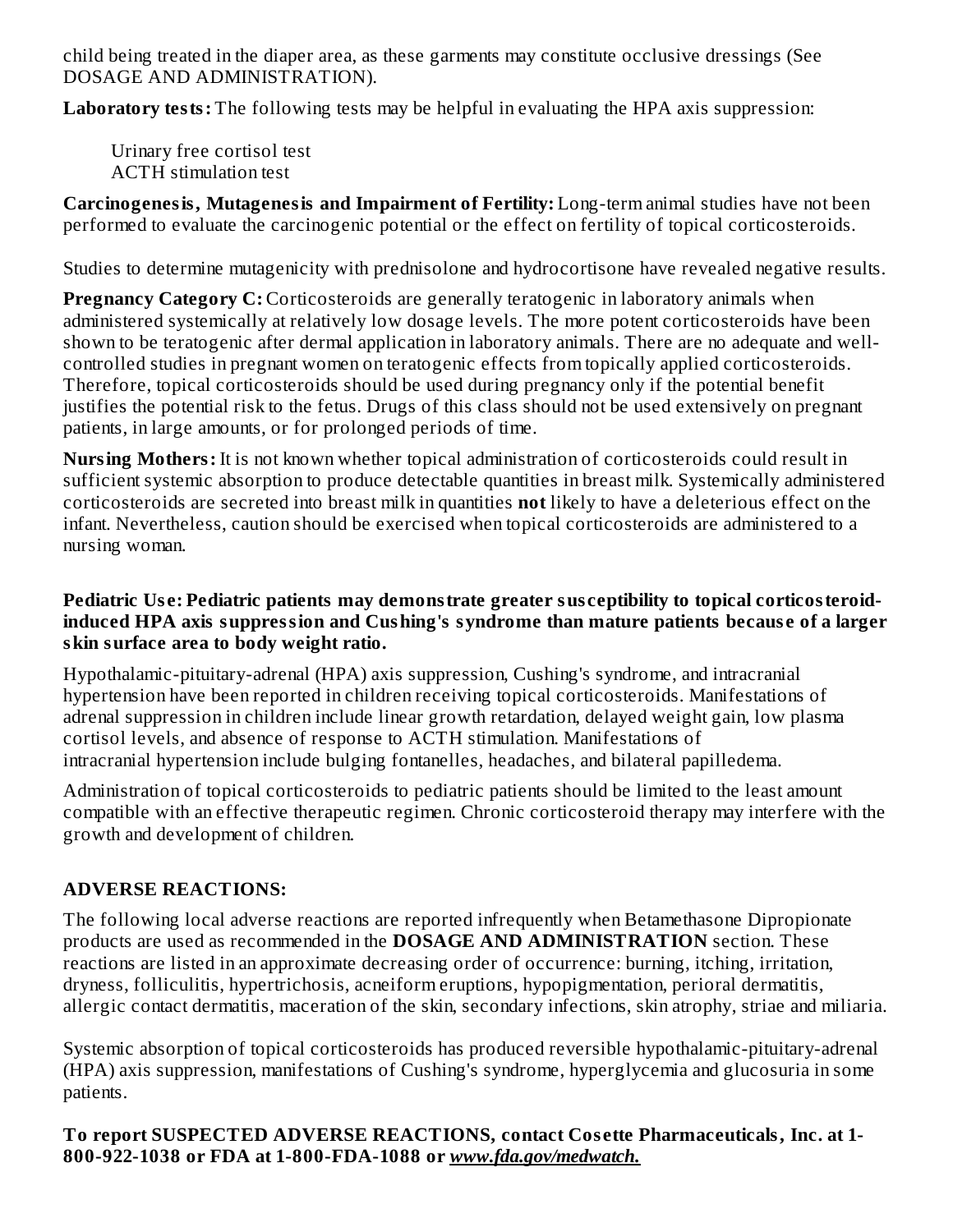## **OVERDOSAGE:**

Topically applied corticosteroids can be absorbed in sufficient amounts to produce systemic effects (See **PRECAUTIONS**).

## **DOSAGE AND ADMINISTRATION:**

Apply a few drops of Betamethasone Dipropionate Lotion to the affected skin areas and massage lightly until it disappears. Apply twice daily, in the morning and at night.

If an infection develops, appropriate antimicrobial therapy should be instituted.

Betamethasone Dipropionate products should not be used with occlusive dressings.

#### **HOW SUPPLIED:**

Betamethasone Dipropionate Lotion, USP 0.05% is supplied as follows:

60 mL bottles (NDC 0713-0807-53)

Shake well before using.

Store at 25°C, excursions permitted between 15° and 30°C. Protect from light and freezing.

#### **Distributed by:**

Cosette Pharmaceuticals, Inc. South Plainfield, NJ 07080 Iss. 11/2019 8-0807CP1

# **PRINCIPAL DISPLAY PANEL NDC 0713-0807-53 Betamethasone Dipropionate Lotion, USP 0.0.5% 60 mL Rx only FOR DERMATOLOGIC USE ONLY. NOT FOR OPHTHALMIC USE. Cos ette Pharmaceuticals, Inc.**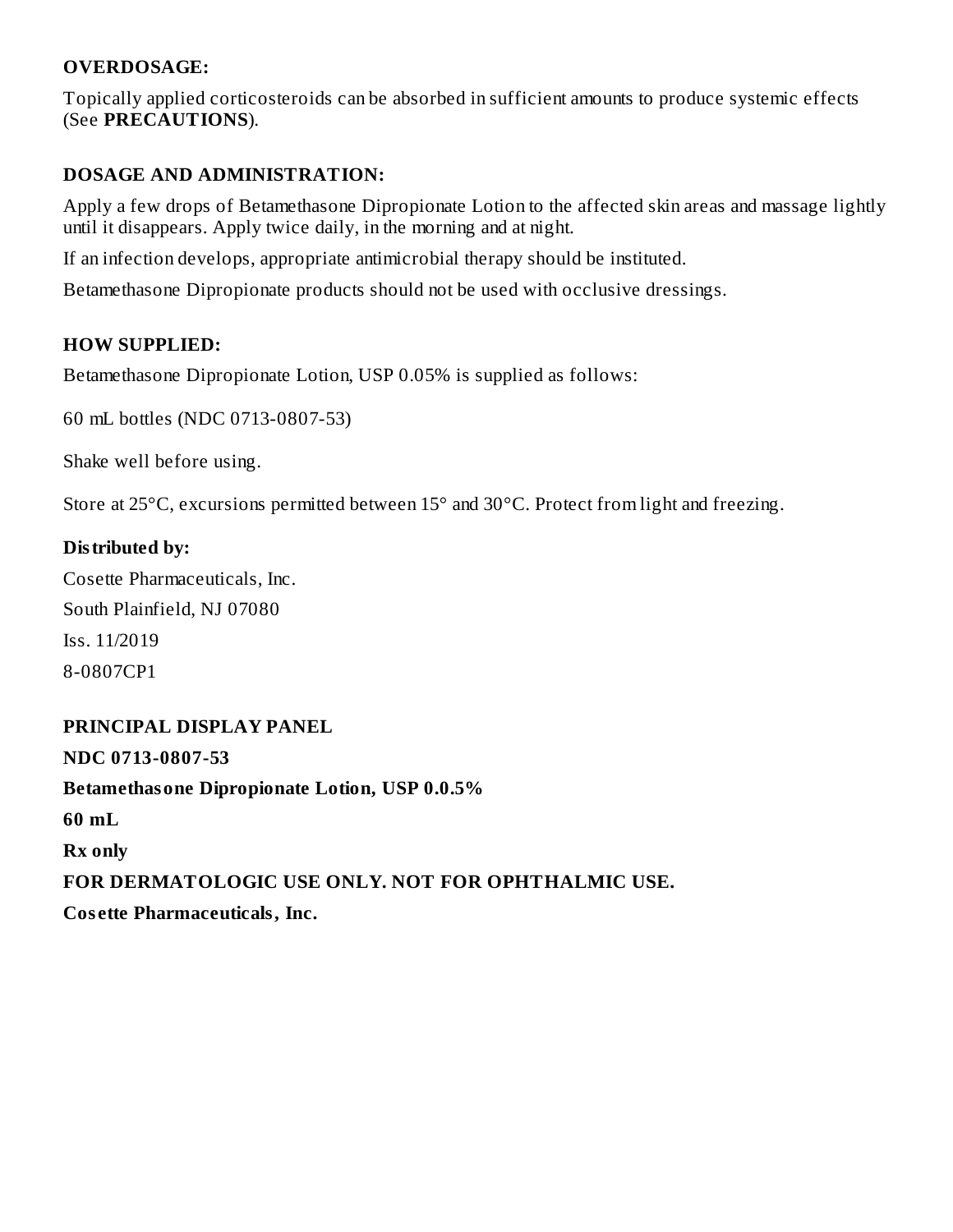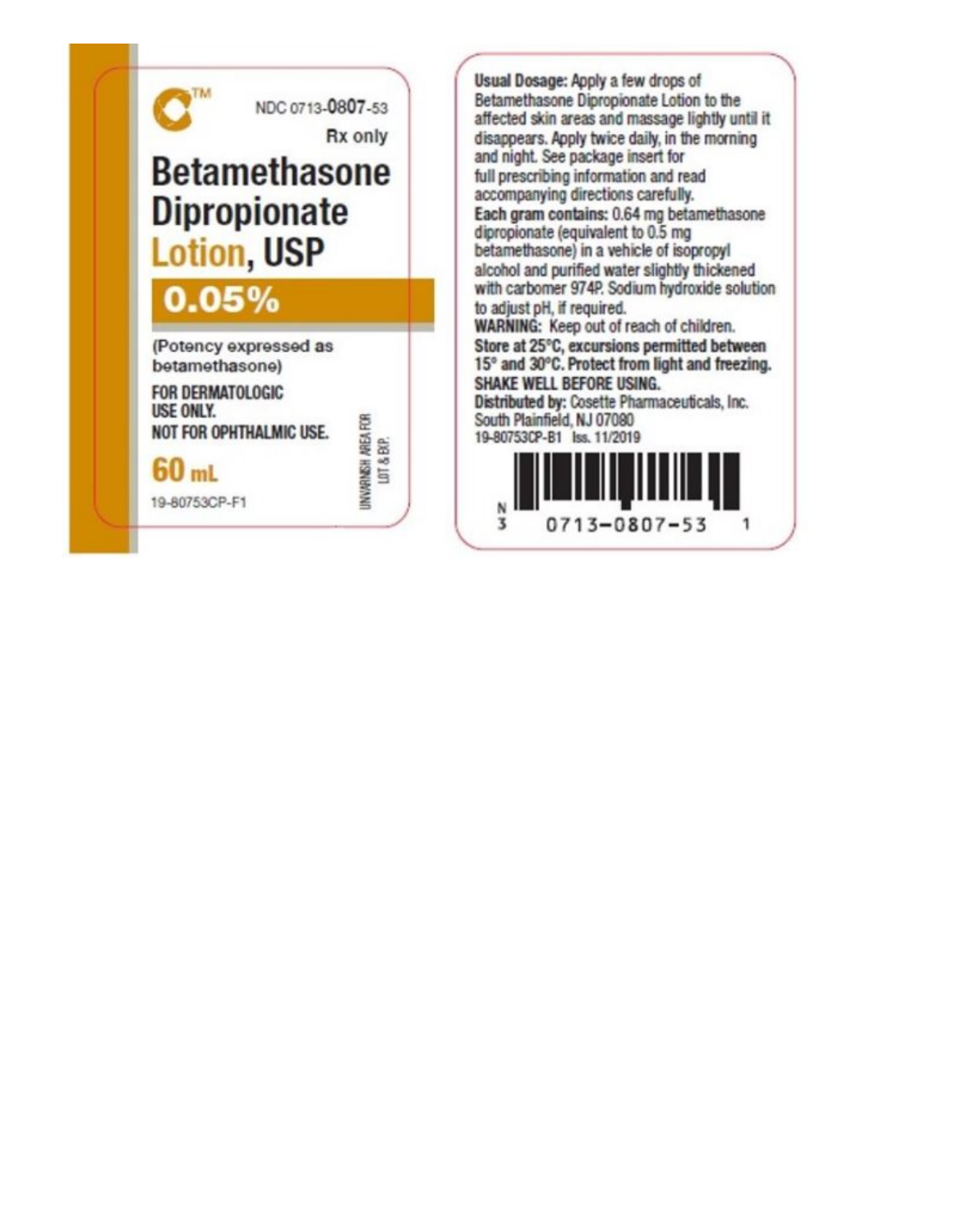

| <b>BETAMETHASONE DIPROPIONATE</b><br>betamethasone dipropionate lotion |                         |                    |               |  |  |  |  |
|------------------------------------------------------------------------|-------------------------|--------------------|---------------|--|--|--|--|
| <b>Product Information</b>                                             |                         |                    |               |  |  |  |  |
| Product Type                                                           | HUMAN PRESCRIPTION DRUG | Item Code (Source) | NDC:0713-0807 |  |  |  |  |
| <b>Route of Administration</b>                                         | TOPICAL                 |                    |               |  |  |  |  |
|                                                                        |                         |                    |               |  |  |  |  |